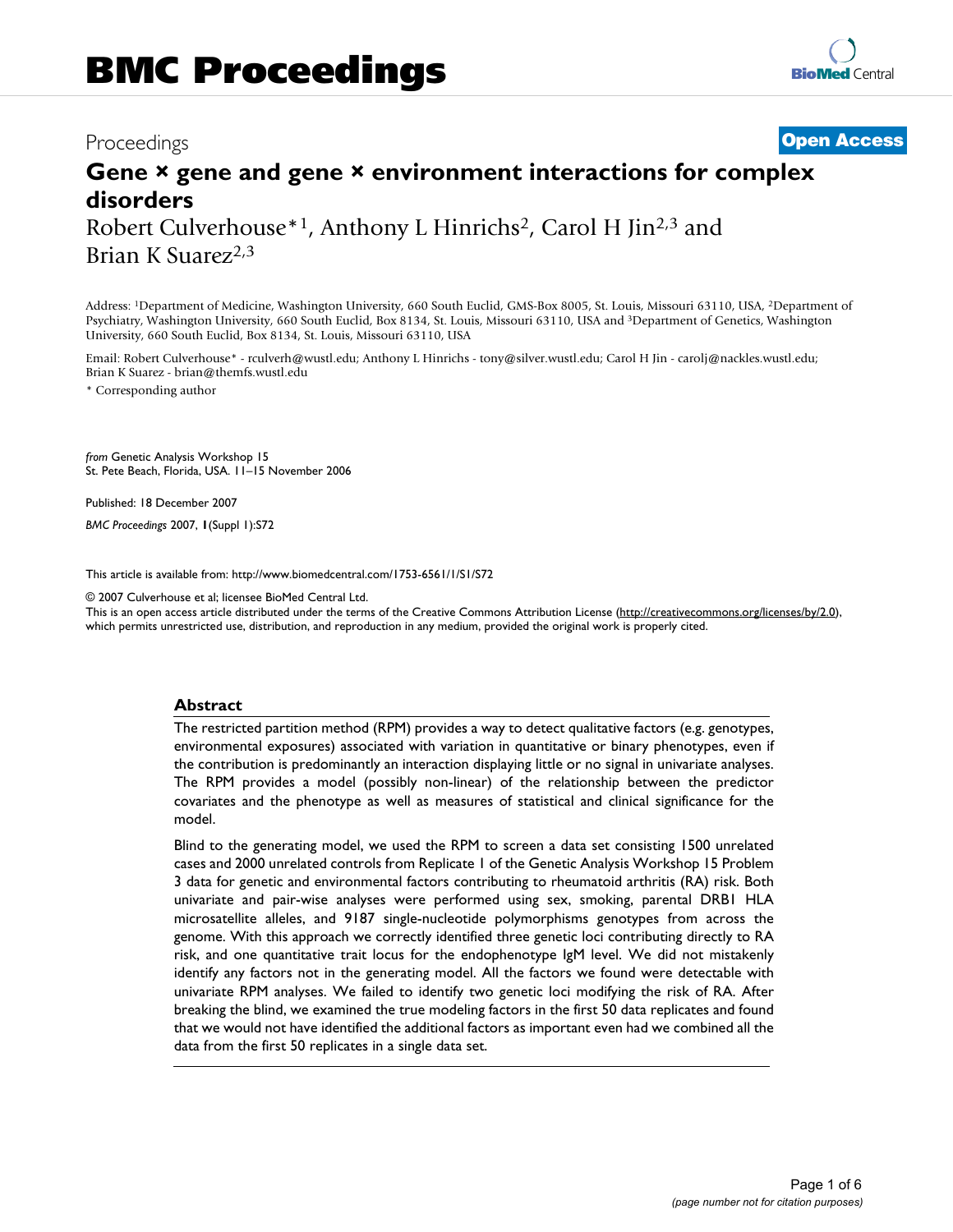#### **Background**

Many diseases important to public health are not due solely to a single mutation or environmental insult. Instead, complex interactions among multiple genes and environmental exposures likely play crucial roles in the etiology of diverse phenotypes from schizophrenia to chemotherapy response.

The restricted partition method (RPM) [1] is an algorithm for identifying qualitative genetic and environmental factors contributing to quantitative or binary phenotypes, even if the effects are largely due to an interaction displaying little or no signal detectable by univariate analyses [2,3]. The RPM is a multivariable extension of the "measured genotype" [4] approach. If variation at a locus (or combination of loci) contributes to trait variation, different multilocus genotypes can be expected to display different trait means (or for binary data, different proportions of "cases"). In contrast, genotype classes defined by loci that are not in linkage disequilibrium (LD) with loci that contribute directly to trait variation would not be expected to display different mean trait values.

We applied the RPM to the Replicate 1 of the Genetic Analysis Workshop 15 data, blind to the generating model, in order to test the utility of the method for genome-wide association data for a complex trait.

## **Methods**

The RPM merges multivariate genotype and environmental strata with similar mean trait values (proportions of cases) until all of the remaining groups have significantly different means or all the genotypes are merged into a single group (indicating that the particular loci are not jointly correlated to variation in the trait). If distinct subgroups are found, the proportion of variation attributable to the partition, *R*2, is calculated and statistical significance is evaluated using empirical null distributions generated by permutations of the data. Details of the RPM can be found in Culverhouse et al. [1]. Originally designed for quantitative trait data, the RPM has recently been shown to have good power and the nominal rate of false positives when used with binary data [5].

We initially restricted our attention to data from a single replicate (Rep 1). We formed a group of unrelated cases  $(N = 1500)$  by selecting the most severely affected sib. If both sibs were equally affected, we selected the first sib. This case sample was compared to the *N* = 2000 unrelated controls supplied by the data providers. Potential predictors of phenotype consisted of genotypes from the sparse SNP map ( $N = 9187$ ) along with the covariates sex, smoking, and the DRB1 HLA (henceforth "DR") allele inherited from each parent. This resulted in a total of 9191 predictor variables.

After these analyses, we broke the blind and performed secondary analyses on the first 50 replicates to evaluate the effect of a larger sample or different replicates.

## **Results**

#### *Univariate analyses*

Univariate RPM analyses, like multivariate RPM analyses, evaluate the different genotype cells for differences in means. Retaining only those factors that resulted in an RPM model with *R*2 > 0.005 reduced the 9191 predictors to a set of 19 SNPs, plus the DR alleles, sex, and smoking. The permutation *p*-values for all these factors were < 0.05 after correcting for 10,000 tests. Of the 19 SNPs identified, the only ones not on chromosome 6 were chromosome 11 SNP 389 and chromosome 18 SNP 269. The list of factors and their corresponding *R*2 are listed in Table 1.

For the SNPs on chromosome 6, the sex-averaged genetic distances from SNP 128 are listed to give an idea of the recombination rates between the markers. We compared these results to what would have been obtained by a traditional  $χ²$  analysis of the data. Except for one SNP, this is exactly the list of factors that had a Bonferroni corrected  $\chi^2$ *p*-value < 0.05 for genotype differences between cases and controls. The exception is SNP 137 on chromosome 6, which was barely past the threshold in the  $\chi^2$  analysis. At first there appear to be three *R*2 peaks in this region (SNP 138, 153, and 162). An analysis of LD by Suarez et al. [6] revealed that SNP 138 was in strong LD with SNP 153, but that SNP 162 was in equilibrium with SNP 153. This led us to conclude that there are two distinct factors contributing to RA risk, located near SNP 153 and 162.

#### *Two-way analyses*

Interactions in multivariate RPM analyses are indicated by increased *R*2 values over the univariate analyses, decreased *p*-values (after correction for the increased number of tests), and by the structure of the resultant multivariate model. We do not currently have a formal test for interactions. In part, this is because the main goal of the RPM is to detect factors contributing to phenotype, even if their effects are primarily seen in interactions, rather than to estimate the variance components accurately.

We began our analyses by searching for increases in *R*2. Because the *R*2 in these analyses are estimated from a highly ascertained data set, they likely overestimate the proportion of variation explained by these factors in the whole population.

Combining the DR alleles inherited from the mother and the father results in the two-factor model with the highest *R*2. Individually, these factors each account for approximately 37% of the trait variation (see Table 1). When analyzed jointly, this jumps to 56%. The model chosen by the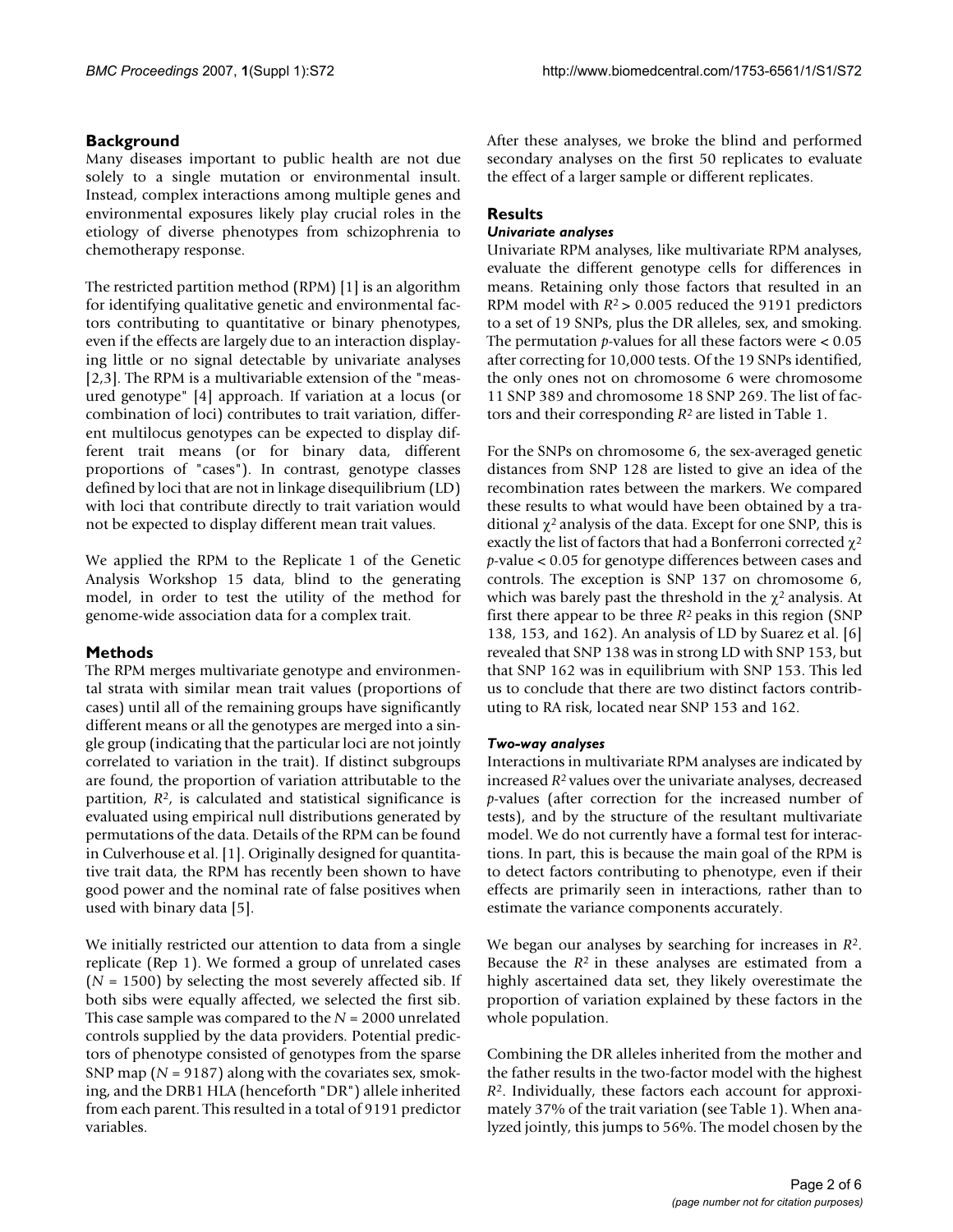| Chromosome      | Factor          | R <sup>2</sup> | cM (from SNP 128) |
|-----------------|-----------------|----------------|-------------------|
| 6               | <b>SNP 128</b>  | 0.0104         | $-a$              |
| 6               | <b>SNP 129</b>  | 0.0138         | 0.0217            |
| 6               | <b>SNP 130</b>  | 0.0138         | 0.0220            |
| 6               | <b>SNP 133</b>  | 0.0053         | 0.5729            |
| 6               | <b>SNP 134</b>  | 0.0153         | 0.6029            |
| 6               | <b>SNP 138</b>  | 0.0170         | 1.1369            |
| 6               | <b>SNP 139</b>  | 0.0170         | 1.1376            |
| 6               | <b>SNP 144</b>  | 0.0052         | 1.2224            |
| 6               | <b>SNP 145</b>  | 0.0084         | 1.2403            |
| 6               | <b>SNP 147</b>  | 0.0070         | 1.4361            |
| 6               | <b>SNP 150</b>  | 0.0062         | 1.7296            |
| 6               | <b>SNP 152</b>  | 0.2098         | 2.4694            |
| 6 <sup>b</sup>  | <b>SNP 153</b>  | 0.5163         | 2.4999            |
| 6               | <b>SNP 154</b>  | 0.4580         | 2.5055            |
| 6               | <b>SNP 155</b>  | 0.1073         | 2.6610            |
| 6               | SNP 160         | 0.0094         | 6.3276            |
| 6 <sup>b</sup>  | <b>SNP 162</b>  | 0.0330         | 7.6641            |
| 11 <sup>b</sup> | <b>SNP 389</b>  | 0.0295         | --                |
| 18 <sup>b</sup> | <b>SNP 269</b>  | 0.0070         | --                |
|                 |                 |                |                   |
|                 | Sex             | 0.0537         | --                |
| --              | Smoking         | 0.0258         |                   |
|                 | HLA-DR (father) | 0.3718         |                   |
|                 | HLA-DR (mother) | 0.3654         |                   |
|                 |                 |                |                   |

#### **Table 1: Univariate RPM results (list of all factors with** *R***2 > 0.005 and** *p* **< 0.05)**

a<sub>--</sub>, Not applicable.

b Markers identified as independent contributors to RA risk. The other SNPs are in LD with one of the footnoted markers but have lower *R*2.

RPM is illustrated in Figure 1. The values in the grid indicate the number of subjects in each of the categories, "Mean" gives the proportion of subjects in each group who are affected, and "N" gives the total number of individuals in each group in the final model. The model is symmetric about the main diagonal, indicating that the effect of inheriting a risk allele from either parent is approximately the same. The diagonally banded pattern indicates that the effects of these two factors are approximately additive. This suggests that a single-locus genotypic analysis would provide approximately the same information as keeping the parental alleles as two separate factors. For some later analyses, we followed this approach.

A similar additive effect is found between sex and smoking (Figure 2). In this case, all four of the cells are found to be distinctly different from the others by the RPM. By themselves, sex and smoking account for approximately 5.3% and 2.6% of the trait variation, respectively. Jointly, they account for 7.8%.

In particular, we note that the modest univariate signals from chromosome 6 SNP 162, chromosome 11 SNP 389, and chromosome 18 SNP 269 appear to display roughly additive effects, suggesting that they are independent contributors to the phenotype (see Table 2). However, no covariate pair (of the 42,242,645 pairs examined) stood out as providing a large increase in explained variance over the sum of the individual variances.

#### *Three-way analyses*

Although none of our two-way analyses showed a large interaction effect, we identified 88 SNPs that were either individually significant or appeared to slightly increase *R*<sup>2</sup> in combination with another predictor. Using this limited set of SNPs, along with the covariates sex, smoking, and DR alleles, we looked for three-way interactions.

The addition of chromosome 6 SNP 153 to the model for the parental DR alleles did not substantially increase *R*<sup>2</sup> (0.5601 vs. 0.5611). We evaluated the correlation between haplotypes at these two loci (since haplotypes were available). We found that in cases, allele 1 at SNP 153 was always on the same haplotype as allele 2 or 3 at the DR locus, while allele 2 at SNP 153 was on the same haplotype as allele 1 from the DR locus 98.9% of the time ( $\chi^2$  = 2962.3). Only four of the six possible haplotypes were observed, and one was extremely rare. In controls, the correlation is similarly high ( $\chi^2$  = 3990.6). This sug-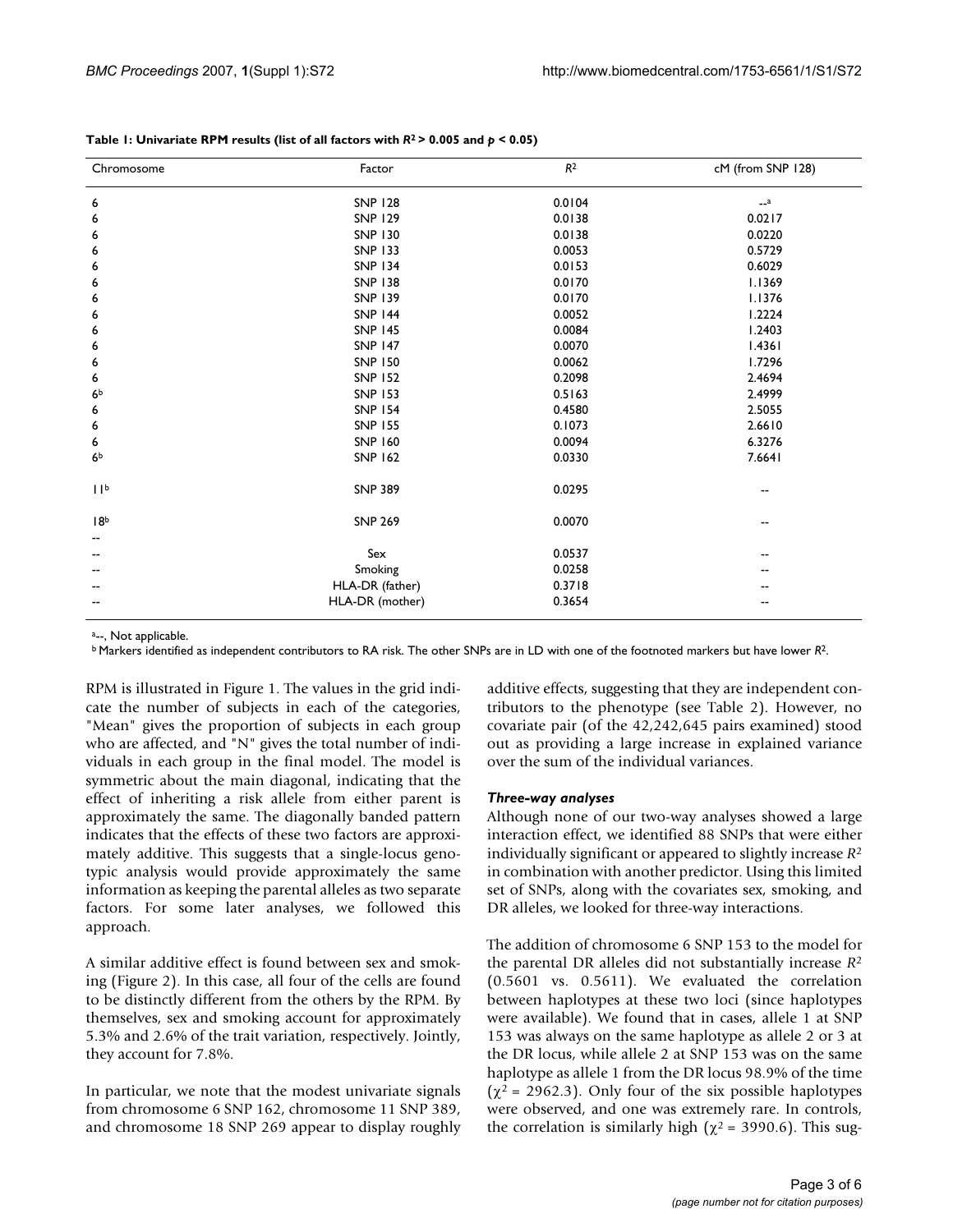

## **Figure 1**

**RPM model for the DR alleles inherited from bothparents (***R***2 = 0.56)**. Mean = proportion of affected in each genotype group;*N* = total number of subjects in each genotype group.

gests that chromosome 6 SNP 153 is merely a surrogate for DR.

In contrast, other factors in combination with DR could produce a modest increase in *R*2. The RPM gave evidence of sex and chromosome 11 SNP 389 being contributing factors independent of the DR locus. Both increased the explained variation from 56% to 58%. The model including sex and DR resulted in slightly different groups for the two sexes, suggesting a possible small, non-additive interaction.

After we performed these analyses, we combined the two DR alleles into a single DR genotype, thereby reducing analyses involving DR by one dimension. Using DR genotypes produced almost identical results as treating the alleles as separate factors, so we will only present results from using DR genotypes in Table 3. This table lists the one-, two-, three-, and four-factor models providing the highest explained proportion of trait variance.

#### *After the model was known*

Once the model was known, we discovered that the factors we identified from our univariate analyses (see Table 1) were all part of the RA risk model (although the chromosome 11 SNP was indirectly related by being a quantitative trait locus (QTL) for the endophenotype IgM). We found that we had missed two genetic loci that affected RA



#### **Figure 2**

**Model for smoking vs sex. Models approximatelyadditive (***R***2 = 0.078)**. Mean = proportion of affected in each genotype group; *N* = total number of subjects in each genotype group.

risk, one on chromosome 16 and one on chromosome 8. We combined the data from 50 replicates (for a total of 75,000 cases and 100,000 controls) to determine if an increase in sample size would allow these two factors to be detected. We found that this was not the case. The locus on chromosome 8 was at the end of the chromosome, 3.5 cM past the last marker, and appears not to be in LD with the nearest markers. In contrast, the locus on chromosome 16 did have a marker within 0.01 cM, but (perhaps due to the strong ascertainment) the effect was too subtle to detect even with such a large data set.

## **Discussion**

Two related and appealing properties of the RPM are that it provides a measure of effect size (*R*2) in addition to a measure of statistical significance (*p*-values) and that it proposes a model of how the predictive factors affect the phenotype.

Effect size is related to clinical importance and should be considered alongside evidence of statistical significance whenever medical researchers need to decide which signals should be pursued in further studies. We used *R*2 in two ways: i) as a threshold to filter out factors of little clinical interest and ii) as a method to localize a signal. In practice, the decision of how small an effect of clinical interest is depends on the phenotype, the researcher, and funding, and should be made in consultation with a skilled clinician. In this case, we picked a low threshold, *R*<sup>2</sup>≥ 0.005. Because this only identified a small number of markers of interest, we stayed with that threshold. As a result, we were able to identify a QTL related to our phenotype of interest without picking up any false-positive signals. In this we were lucky. Our second use of *R*2 was to localize a signal within regions of LD on chromosome 6. Because of the LD, several markers (see Table 1) had permutation-based *p*-values < 0.05 after Bonferroni correction. Because of the computational expense of permutation testing, instead of increasing the number of permutations by multiple orders of magnitude to distinguish between them, we used *R*2 and LD patterns to identify the two SNPs most correlated to the causative loci on chromosome 6.

The value of the modeling of the phenotype was shown in our examination of the DR alleles. Although these were presented in the data set as separate maternally and paternally inherited alleles, the RPM model suggested that parental origin did not make much difference. As a result, we were able to reduce the dimensionality of some analyses that included DR as a factor.

Drawbacks of using the method to test genome-wide association data for main and interaction effects include the computational burden of permutation testing, the ad hoc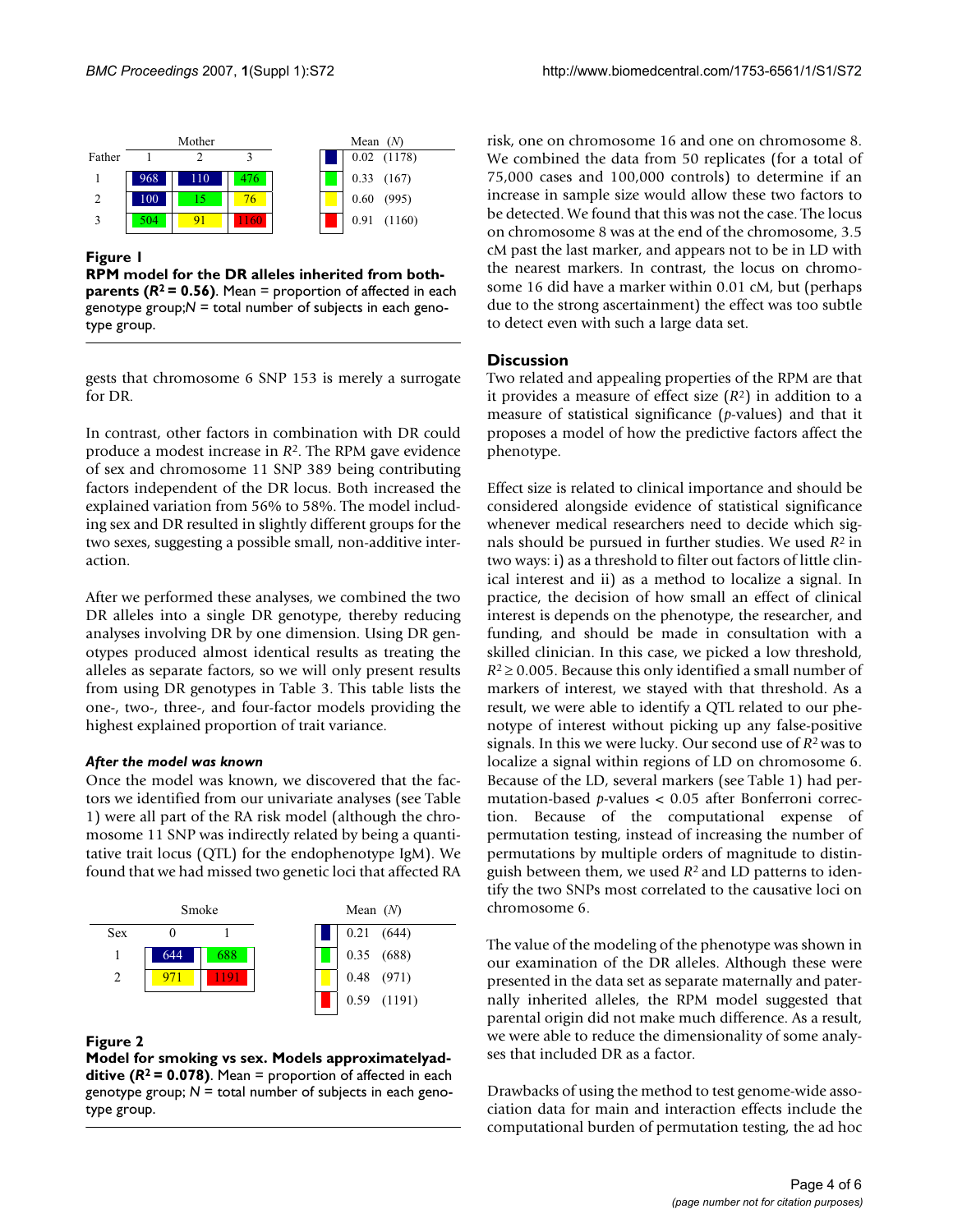| Model      | Chromosome | <b>SNPI</b> | Chromosome               | SNP <sub>2</sub>         | R <sup>2</sup> |
|------------|------------|-------------|--------------------------|--------------------------|----------------|
| Univariate |            |             |                          |                          |                |
|            | 6          | 162         | $-a$                     | $\overline{\phantom{m}}$ | 0.0330         |
|            | П          | 389         | $\overline{\phantom{a}}$ | $- -$                    | 0.0295         |
|            | 18         | 269         | $\overline{\phantom{a}}$ | $\overline{\phantom{m}}$ | 0.0070         |
| Two-way    |            |             |                          |                          |                |
|            | 6          | 162         | П                        | 389                      | 0.0624         |
|            | 6          | 162         | 18                       | 269                      | 0.0404         |
|            | П          | 389         | 18                       | 269                      | 0.0354         |

| Table 2: Univariate and two-locus models from three secondary peaks |  |  |  |  |  |
|---------------------------------------------------------------------|--|--|--|--|--|
|---------------------------------------------------------------------|--|--|--|--|--|

a<sub>--</sub>, Not applicable.

choice of what should be considered a significant increase in explanatory variance when an additional factor is added to the model, and the problem of multiple testing correction.

#### **Conclusion**

Using the RPM for univariate analyses on a single data replicate, and blind to the generating model, we were able to identify four genetic factors that directly contributed to RA status and one genetic locus that was a QTL for an associated endophenotype, IgM. We did not detect any falsepositive signals.

The *R*2 values provided by the algorithm were useful in localizing causative loci within regions of LD on chromosome 6 and in providing a filtering mechanism to eliminate small effect false positives.

Multilocus analyses were useful in determining that DR, chromosome 6-SNP 162, chromosome 11-SNP 389, and chromosome 18-SNP 269 were independent contributors to RA risk, and that the DR alleles displayed a dose effect, with no parent-of-origin effect. Because of the extremely high correlation between DR and chromosome 6-SNP 153 alleles, we failed to deduce that they were associated to two distinct contributing loci.

Two genetic factors contributing to RA risk were not detected. One, on the end of chromosome 8, was apparently not in LD with any of the marker SNPs. Even with knowledge of the generating model, we did not find evi-

#### **Table 3: Besta one-, two-, three-, and four-factor models**

| Model                                | R <sup>2</sup> |
|--------------------------------------|----------------|
| DR.                                  | 0.5601         |
| DR+sex                               | 0.5801         |
| DR+Chr 11-SNP 389                    | 0.5801         |
| DR+sex+Chr 11-SNP 389                | 0.6006         |
| DR+sex+Chr 11-SNP 389+Chr 18-SNP 269 | 0.6154         |

aModels explaining the highest proportion of variance.

dence of either of these factors in an ascertained sample of 75,000 cases and 100,000 controls taken from 50 replicate data sets.

#### **Competing interests**

The author(s) declare that they have no competing interests.

#### **Acknowledgements**

This work is supported in part by NIH grants GM069590 and AA015572 and the Urologic Research Foundation.

This article has been published as part of *BMC Proceedings* Volume 1 Supplement 1, 2007: Genetic Analysis Workshop 15: Gene Expression Analysis and Approaches to Detecting Multiple Functional Loci. The full contents of the supplement are available online at [http://www.biomedcentral.com/](http://www.biomedcentral.com/1753-6561/1?issue=S1) [1753-6561/1?issue=S1.](http://www.biomedcentral.com/1753-6561/1?issue=S1)

#### **References**

- 1. Culverhouse R, Klein T, Shannon W: **[Detecting epistatic interac](http://www.ncbi.nlm.nih.gov/entrez/query.fcgi?cmd=Retrieve&db=PubMed&dopt=Abstract&list_uids=15305330)[tions contributing to quantitative traits.](http://www.ncbi.nlm.nih.gov/entrez/query.fcgi?cmd=Retrieve&db=PubMed&dopt=Abstract&list_uids=15305330)** *Genet Epidemiol* 2004, **27:**141-152.
- 2. Culverhouse R, Suarez BK, Lin J, Reich T: **[A perspective on epista](http://www.ncbi.nlm.nih.gov/entrez/query.fcgi?cmd=Retrieve&db=PubMed&dopt=Abstract&list_uids=11791213)[sis: limits of models displaying no main effect.](http://www.ncbi.nlm.nih.gov/entrez/query.fcgi?cmd=Retrieve&db=PubMed&dopt=Abstract&list_uids=11791213)** *Am J Hum Genet* 2002, **70:**461-471.
- 3. Nelson MR, Kardia SL, Ferrell RE, Sing CF: **[A combinatorial parti](http://www.ncbi.nlm.nih.gov/entrez/query.fcgi?cmd=Retrieve&db=PubMed&dopt=Abstract&list_uids=11230170)[tioning method to identify multilocus genotypic partitions](http://www.ncbi.nlm.nih.gov/entrez/query.fcgi?cmd=Retrieve&db=PubMed&dopt=Abstract&list_uids=11230170) [that predict quantitative trait variation.](http://www.ncbi.nlm.nih.gov/entrez/query.fcgi?cmd=Retrieve&db=PubMed&dopt=Abstract&list_uids=11230170)** *Genome Res* 2001, **11:**458-470.
- 4. Boerwinkle E, Chakraborty R, Sing CF: **[The use of measured gen](http://www.ncbi.nlm.nih.gov/entrez/query.fcgi?cmd=Retrieve&db=PubMed&dopt=Abstract&list_uids=3435047)[otype information in the analysis of quantitative phenotypes](http://www.ncbi.nlm.nih.gov/entrez/query.fcgi?cmd=Retrieve&db=PubMed&dopt=Abstract&list_uids=3435047) [in man. I. Models and analytical methods.](http://www.ncbi.nlm.nih.gov/entrez/query.fcgi?cmd=Retrieve&db=PubMed&dopt=Abstract&list_uids=3435047)** *Ann Hum Genet* 1986, **50:**181-194.